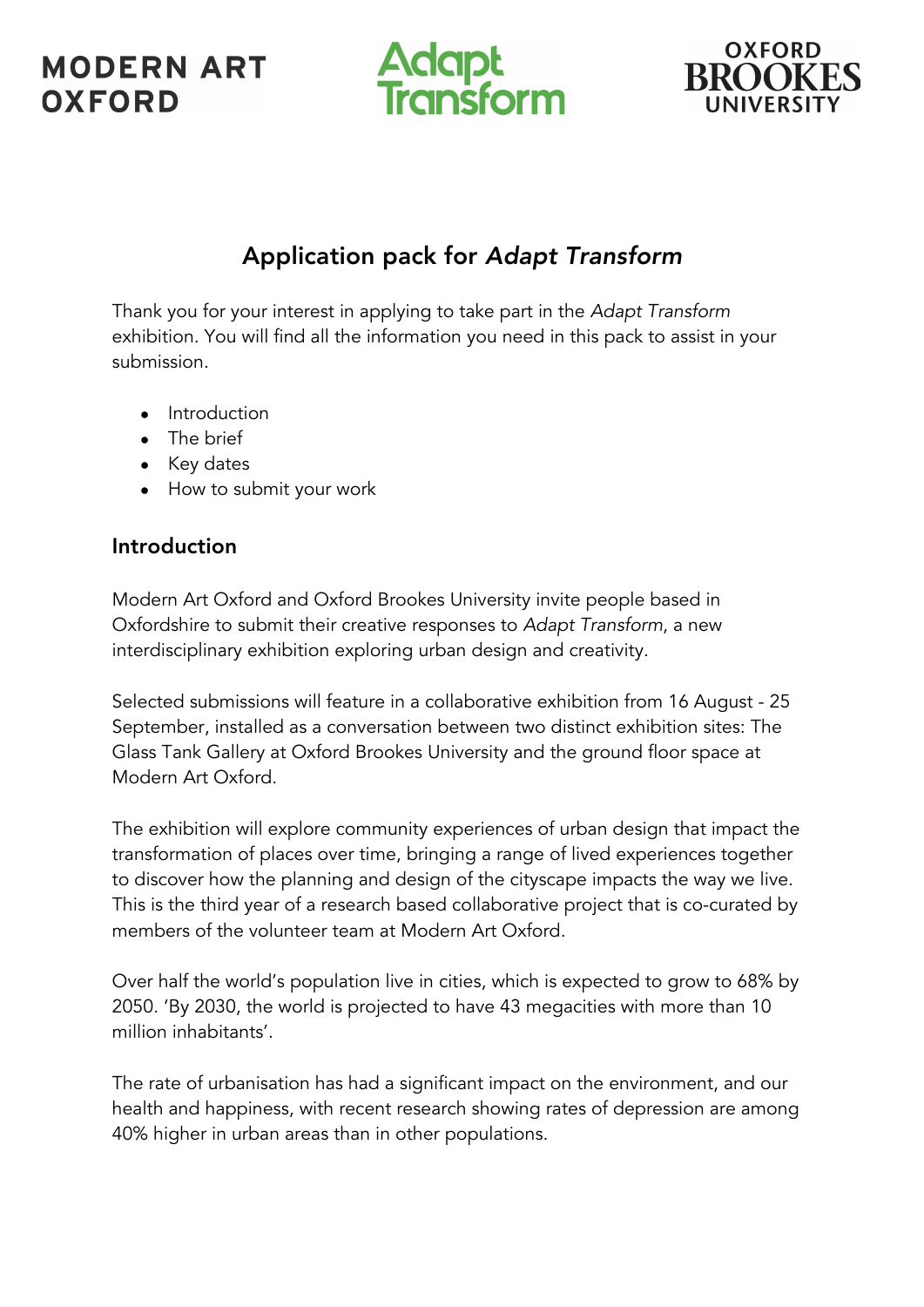The need for global leaders to address these shifts resulting from urbanisation are entwined with the choices we each make, and the experiences we have as communities.

*Adapt Transform* asks us to consider how our individual experiences in cities could inform design processes to shape our urban spaces. It invites communities to collaborate with new ideas and concepts that could transform existing structures using regenerative projects to 'design out pollution' and enhance a sense of community.

## The brief

How can cities be designed with communities in mind, providing the social spaces we each need to connect?

And how can new concepts for architecture and design change the impact we have on the planet?

For this co-curated show, we are interested in receiving submissions inspired by any profession or personal experience, which resonate with the theme and reflect how we interact with architecture and design in our urban communities.

Adapt Transform will explore urban design and architecture through new and emerging concepts such as design for disassembly (DfD) and circular economies to encourage an understanding of architecture's impact on communities.

Design for Disassembly is a design process where buildings can be deconstructed to their component material parts increasing the potential of re-use.

Circular Economies are driven by design, they eliminate waste, use and re-use materials and products for as long as possible, and support the natural world with regenerative methods that support natural resources.

We are particularly interested in exploring the ways in which design can support better use of materials, designing out waste and pollution, or telling a story that supports a thriving community with strong social networks. We encourage responses which consider how regeneration projects in urban spaces can create meaningful social connections and support other non-human species.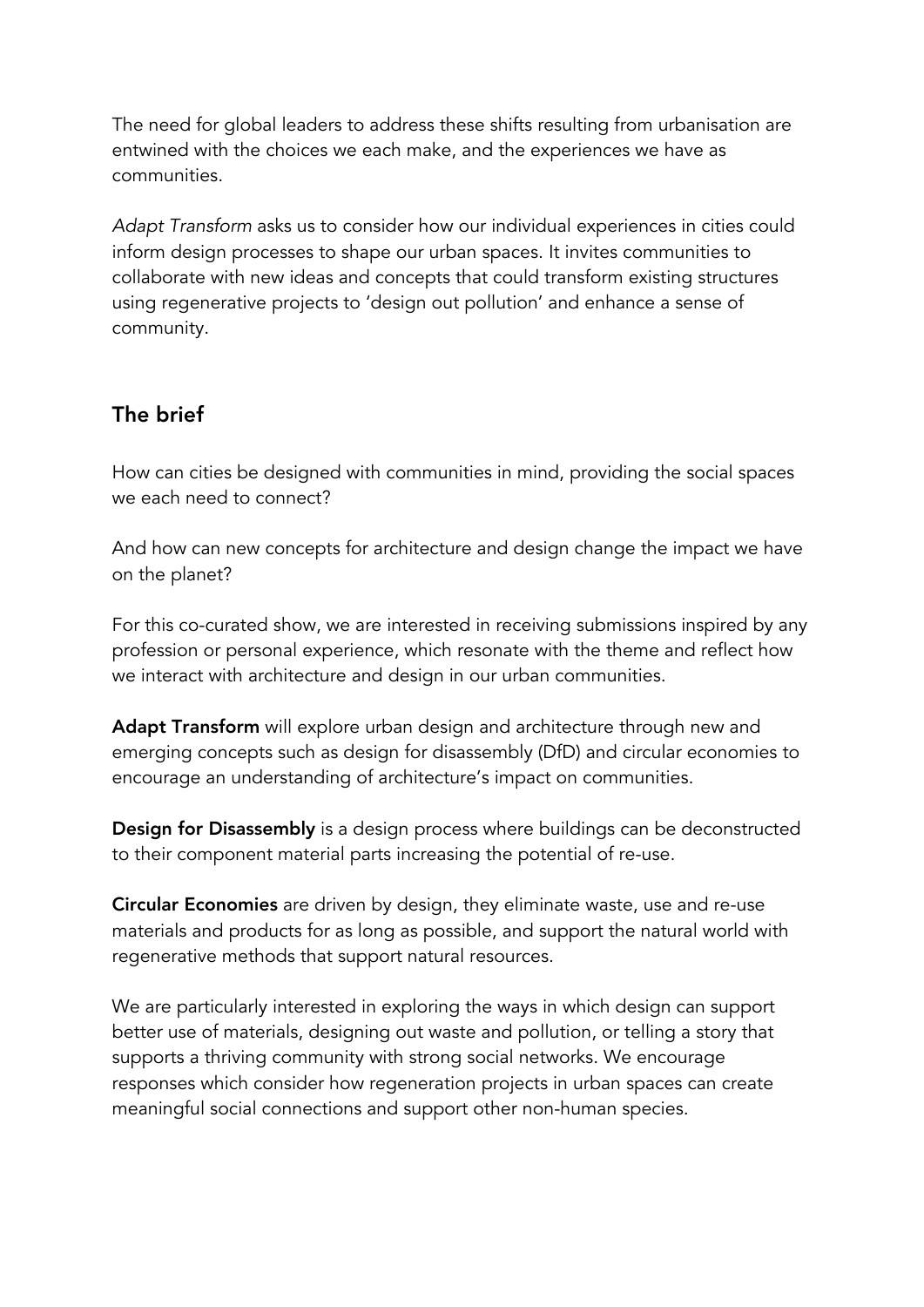Submissions can take many different forms, such as drawings, proposals, models or prototypes. We welcome designs of buildings, social spaces, furniture and more that consider these principles of designing for city spaces. We are interested in concepts and designs that use materials in a responsible way; that can be re-used or adapted; or designed to be temporary but conducive to the environment.

#### What you need to know

*Adapt Transform* is an exhibition that will take place across two sites from 16 August – 25 September 2022.

The two exhibition sites are: The Glass Tank Gallery at Oxford Brookes University & the ground floor space at Modern Art Oxford.

The curatorial group will decide on the location of your work, and it is envisaged that the final selection will present a dialogue between both locations, relating to the project theme.

A total of 15 works will be selected for the final exhibition by our volunteer cocurators. Specialist production teams from Oxford Brookes University and Modern Art Oxford will be handling your work and supporting the curators throughout the install process.

If you are successful, we would require you to be available to meet the curatorial team on Monday 20 June between 3-5pm.

This will be an opportunity to meet other selected creatives for the show and confirm the next stages of the project.

We would ask that you consider yourself to be as much of a collaborative participation in this new and exciting project as our volunteers and audience.

#### Key Dates

- $\bullet$  Installing from:  $8 15$  August
	- Preview: Friday 19 August, 6–9:30pm at Modern Art Oxford
- Exhibition: 16 August 25 September 2022

#### How to submit your work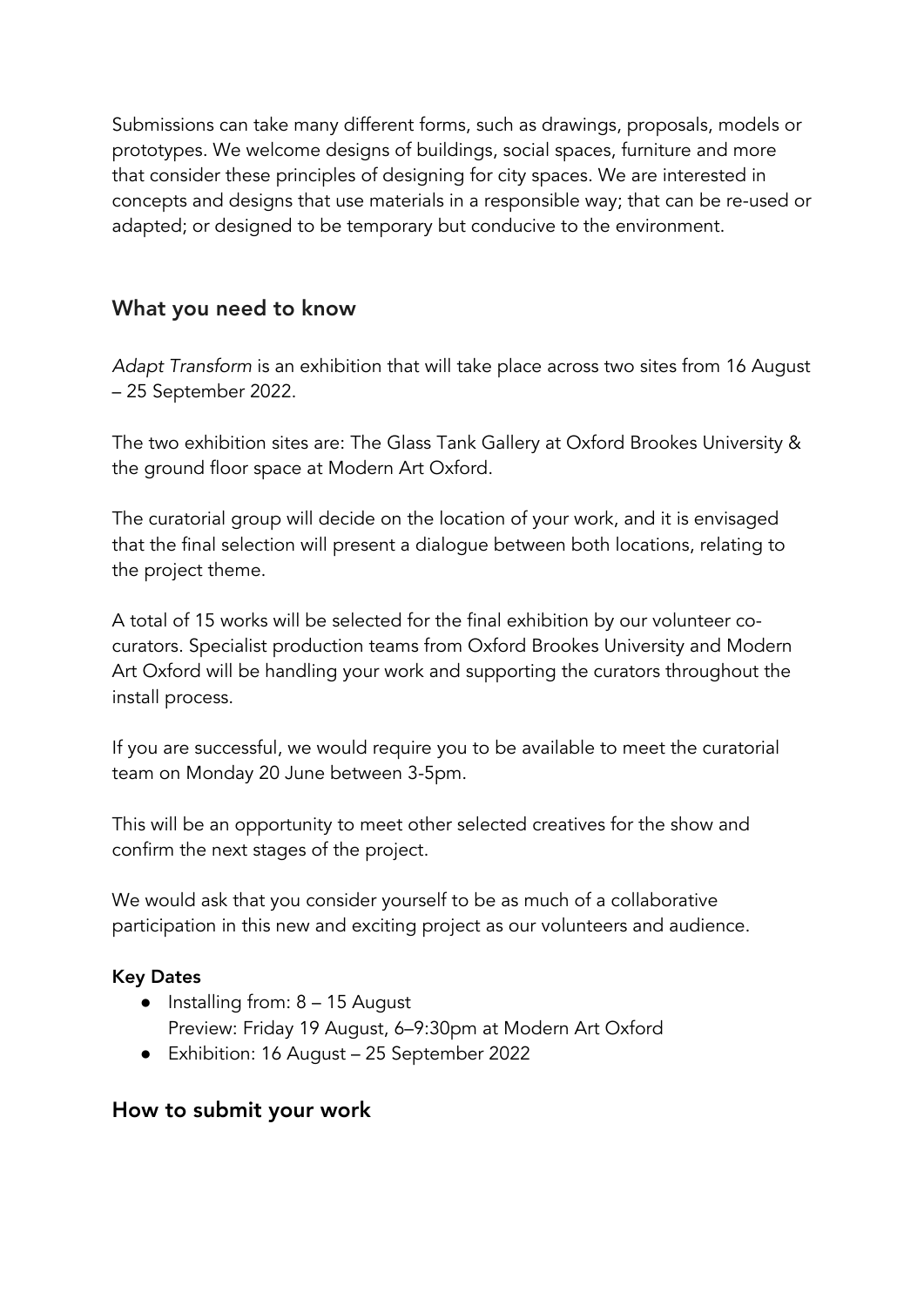You do not have to pay anything to submit your work.

To submit, please send the following as one attachment to: Sara Lowes - Adapt Transform at creativelearning@modernartoxford.org.uk:

- 1. Up to three images of the work or ideas you are submitting. These should be in jpeg format, each no larger than 0.5MB, and saved as your name and the name of the work.
- 2. If you are submitting film or audio works, please send these as URL links only (such as via YouTube, Vimeo or SoundCloud).
- 3. A short-written description of the work (including any links you would like to share) and its relationship to urban design and creativity. This should be no longer than 300 words. Include your name, the name of the work, the dimensions, requirements (if any) for display, materials, and date of production. This should be saved as a Word Document.
- 4. Clear recommendations on handling the work.

#### The deadline for submissions is 5pm on Monday 30 May 2022.

If your work is selected, you will be contacted by Sara Lowes, Curator of Creative Learning on Friday 10 June.

Please note: we are asking for electronic submissions only at this stage – please do not send any original material.

- We regularly receive a high number of submissions for projects and exhibitions and therefore can only provide feedback on individual submissions that might be taken forward for the exhibition.
- Any work that does not follow the above submission requirements will not be considered for inclusion in the exhibition.
- If you require any support with your submission please contact creativelearning@modernartoxford.org.uk.

The final selection process will take place on Monday 6 June at Modern Art Oxford by our Modern Art Oxford Volunteers.

## Successful submissions

If you are successful, we will make arrangements with you for the loan of your work from Monday 8 August to Friday 30 September.

Modern Art Oxford will assume all costs for packing and transportation of the loan to and from the exhibition site, unless agreed otherwise.